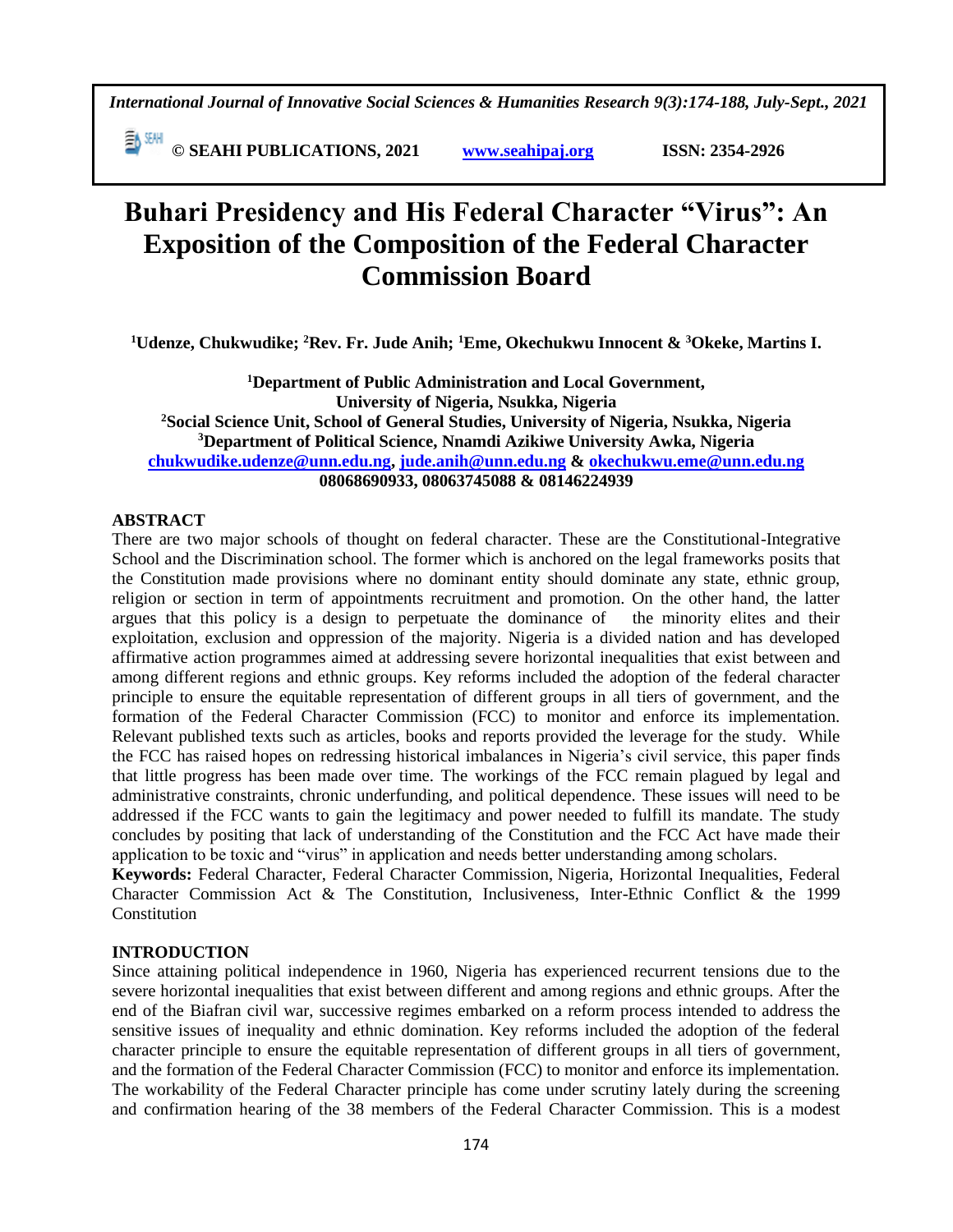attempt to elucidate and provide more explanation on a topical national issue often misconstrued by many.

many.<br>On Tuesday, June 2, on the floor of the Senate, members made a feeble effort to rationalize the perceived sectional appointment of administrative and political heads of the Commission. The bone of contention is the 'un-federal' decision of President Muhammadu Buhari to appoint two 'northerners' as chairman and secretary of the FCC. The chairman, Hajia Fareedah Dankaka hails from Kwara State while the incumbent secretary is from Taraba State.

While the FCC has raised hopes on redressing historical imbalances in Nigeria's civil service, this paper finds that little progress has been made over time. The workings of the FCC remain plagued by legal and administrative constraints, chronic underfunding, and political dependence.

Flowing from the above, we can isolate two germane issues. First, Senators misconstrued the application of the principle of federal character as it relates to the appointment of 38 members of the Commission as prescribed under Section 153 of the 1999 Constitution of the Federal Republic of Nigeria. Specifically, the Third Schedule, Part 1C of the Constitution says the Commission shall comprise of a chairman and representatives of each state of the federation and the FCT.

Besides the constitutional provision quoted above, the FCC was also midwife by a separate law. The Federal Character Commission Establishment Act of 1995 provides in Section 9 for the office of the Secretary to the Commission. Under this Act, the secretary is not a member of the commission; he is in fact, a staff of the commission; he functions as the head of the commission's secretariat; and he is appointed by the President. Arugu & World Expedient. The President.

The above explanations are clear, unambiguous and ought to be properly interpreted. But politicians, including lawyers, may choose to be guided by politics mixed with emotion. These issues will need to be addressed if the FCC wants to gain the legitimacy and power needed to fulfill its mandate.  $\mathcal{L}$  words  $\mathcal{L}$  in the Hum. Res. 8(1):1-11, 2020

#### **Contextualizing Federal Character**

There are two major schools of thought on federal character. These are the Constitutional-Integrative School and the Discrimination school. Constitutional-Integrative School anchored their thesis on the CDC document of 1977, 1979, 1989 and 1999 Constitutions (See Section 14 (3 to 4) of the 1999 Constitution. This view posits that these documents made provisions where no dominant entity should dominate of any state, ethnic group, religion or section in term of appointments recruitment and promotion.

As defined by the Constitution Drafting Committee (1977: 22), the federal character principle is:

The distinctive desire of the people of Nigeria to promote national unity, foster national loyalty and give every citizen of Nigeria a sense of belonging to the nation (notwithstanding the diversities of the ethnic origin, which may exist and which it is their desire to nourish and harness to the enrichment of the Federal Republic of Nigeria).

The 1979 Constitution amended the 1976 definition by dropping the passage in brackets and substituted a reference to "a sense of belonging to the nation as expressed in Section 14 (3) and (4) of the 1979 Constitution". Section 14 (3) clearly spelt out the modus operandi of the Federal Character principles as follows:

> The composition of the government of the Federation or any of its agencies be carried out in such manner as to reflect the Federal Character of Nigeria and the need to promote national unity and also to command loyalty thereby ensuring that there shall be no predominance of persons from a few ethnic or other sectional groups in that government or any of its agencies (The Constitution of the Federal Republic of Nigeria, 1979).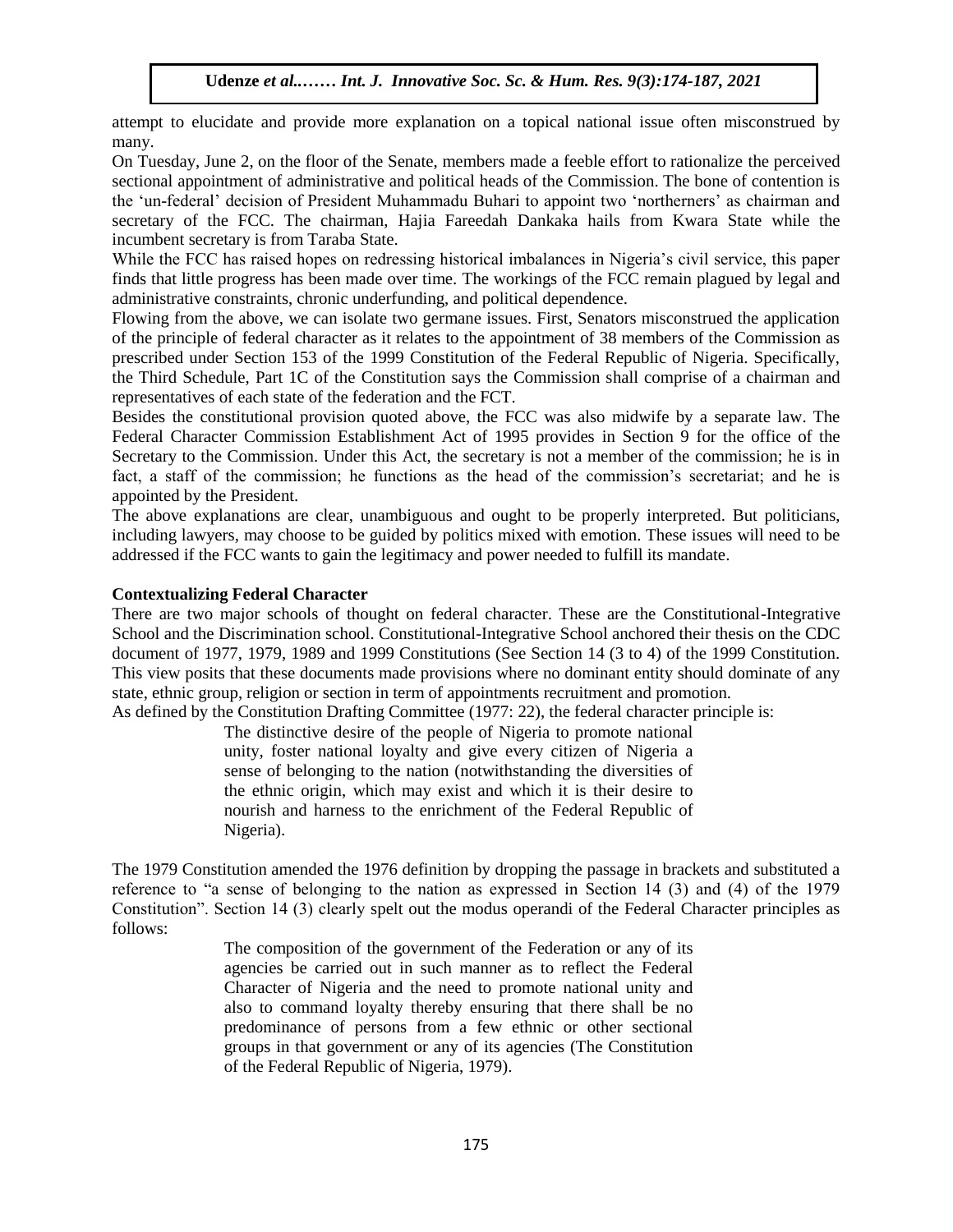Bello (2012), Bello (2018), Brown, Langer & Stewart (2012)& Oloja(2017) add that in pursuant to this provision, various other provisions were made in the Constitution to guarantee that the federal character provision, various other provisions were made in the constitution to guarantee that the redeval entriever principle is operative. This various provisions enjoins that the conduct of the affairs of central, state and local government bodies shall be carried out in such manner as to recognize the diversity of the people within its areas of authority and the need to promote a sense of belonging and loyalty among all peoples of the federation. The implication of this provision, the 1979, 1989 and 1999 Constitutions for federal bureaucracy in Nigeria is interesting.

As a result of the above, a range of constitutional changes was introduced in the years following the civil war with the specific aim to promote 'national unity' and political stability (e.g. Diamond, 1982; Mustapha, 2007 $\&$  2009, Suberu, 2001 & Ukiwo, 2020). These included a presidential system with a president who required the majority of the votes and at least a quarter of the votes in two-thirds of the states, the requirement that political parties had national character, and the introduction of the 'Federal Character Principle', requiring the fair and equitable representation of different ethnic and regional groups in the composition of all tiers of government. Most of these constitutional changes and rules were maintained in subsequent Republics and military regimes.

From the afore stated, the federal character principle can be regarded as a direct approach to redress horizontal inequalities between different groups in society. Such an approach targets specific groups directly and associates a person's group identity with a certain benefit. Affirmative action policies (e.g. quotas) provide certain positions in government, public service, educational institutions etc. based on one's belonging to a marginalized group (Brown, Langer, & Stewart, 2012, Eme, Nwoha & Onyishi, 2014,). Direct policies are often the most effective way to correct imbalances, but they may also have adverse consequences. These include a hardening of group identities as these identities become the basis for entitlements. This has occurred in India (Heyer & Jayal, 2012), and arguably in Nigeria as well (Suberu, 2001, pp. 111-140). Nevertheless, direct policies can still contribute to peace, if they succeed in ensuring that all groups feel included in the country's governing system.

Discrimination school on the other hand argued that this policy is a design anchored on ideology to perpetuate the dominance of the minority elites and their exploitation, exclusion and oppression of the majority.

In practice this means that in the appointment, promotion and postings of the federal public servants, every state, ethnic group religions or any other sectional group should be represented. Thus, the criterion of membership of the federal bureaucracy is heavily skewed in favor of representation.

Representation of states, ethnic or any other sectional group especially religious groups in the composition of federal bureaucracy has, thus, superseded recruitment on the basis of knowledge and technical qualification as determined through a competitive examination. The situation is not different when it comes to promotion and postings. There are instances where capable, long serving and loyal federal civil servants have been denied promotion, precisely because the quota for their states in these posts has been filled. Under such situations, one's erstwhile subordinates usually become one's superiors overnight. Postings of federal civil servants in some cases have followed the federal character principle. Every state would like to see its citizens in all the organs or agencies of the federal bureaucracy. Sometimes, this representation is seen in absolute numbers not just between states in the federation but also between the North and South as collectivities. In fact, the issue of representation based on the federal character principle has unwittingly degenerated into verbal and sometimes acrimonious exchanges between the North and the South of the country (Okoli, 1990, Mustapha, 2009; Oloja, 2017, Daily Sun, 2018 & Ojeme, 2018).

Paradoxically, the federal character principle has succeeded in institutionalizing North-South dichotomy rather than integrating it. To those from the Northern parts of the country federal character is synonymous with quota system and means therefore a proportional absorption into federal institutions. To those from the Southern parts of the country, it means an attempt by the "North" to infiltrate into areas which they hitherto regarded as "theirs" by right (Suberu, 2001 & Dagaci, 2009). The federal character principle carried an inherent tug-of war between the claims of belonging to the nation and the claims of locally recognized diversity. It is the insisting on equal representation and individual rights that will rock the boat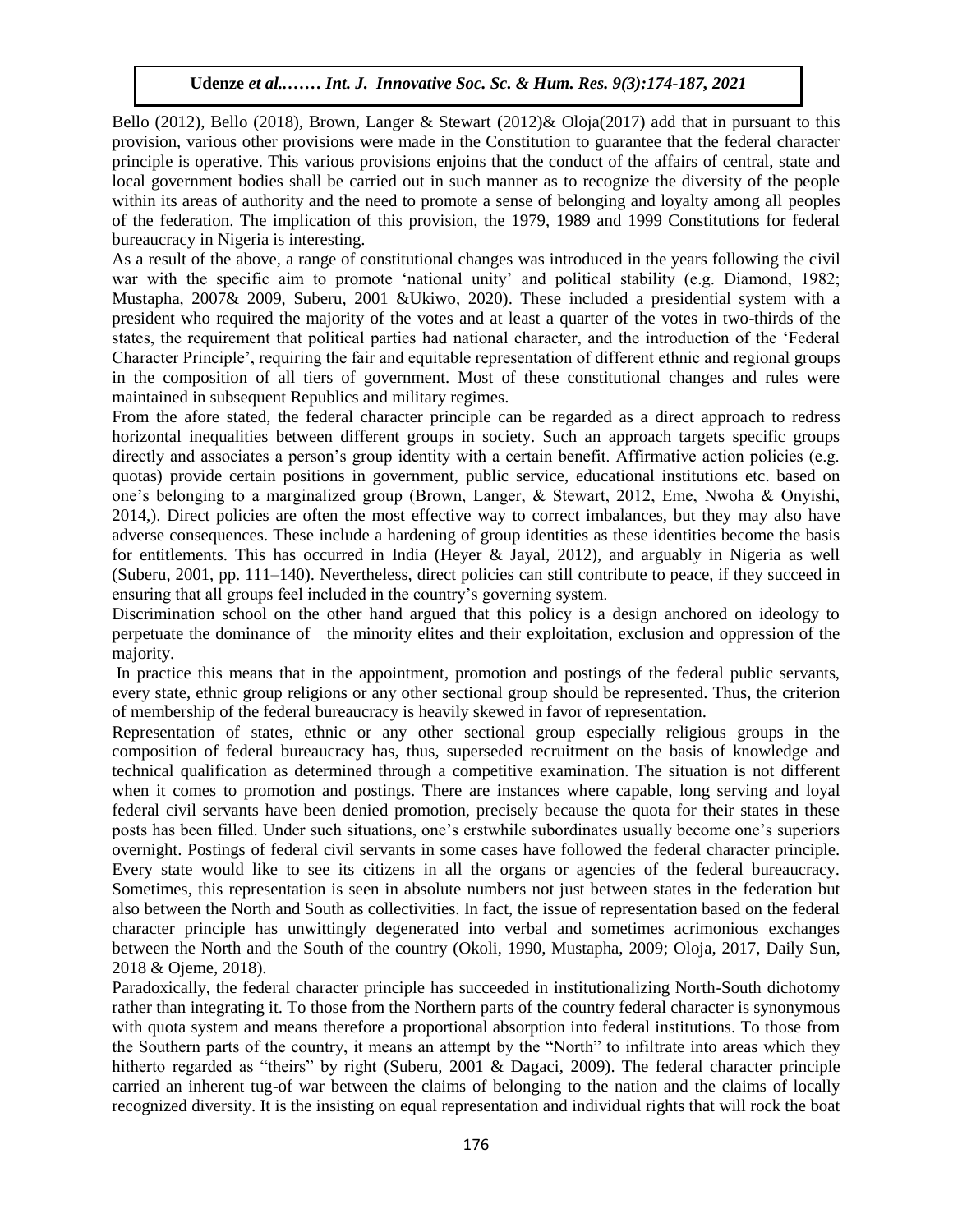of national integration. If we are to accept the intent of the concept that it carries an unambiguous and unchallengeable mandate for national integration, then the present provision has to be completely measure of  $\mathcal{O}(\text{Nol} \cdot 1000.5)$ reexamined. (Okoli, 1990:5).

The Federal Government (1986) tried to resolve the problems created by the constitutional provision of federal character in the polity. The Report of the Political Bureau had argued thus, the constitutional definition of Nigerian citizenship should, as a matter of urgency, be studied with a view to removing the difficulties and anomaly arising from the interpretation of the relevant Sections of the 1979 Constitution. As Ayoade (1998) rightly observed, going by the constitutional definition of Nigerian citizenship, a dangerous dichotomy has developed between Nigerian citizenship and nativity of a state similar to the situation in the colonial period when Nigerians living outside their states of origin were regarded as native situation in the colonial period when Nigerians living outside their states of origin were regarded as native foreigners. He noted that this category of Nigerians did not enjoy full citizenship rights in those states to which they migrated.

Thus the operationalization of the federal character principle tended more to differentiate and discriminate rather than to integrate the populace.

That the principle of federal character tended to differentiate rather than integrate is not by accident, it is by design. This position supported Heineken (1984), Olugbemi (1987) and Suberu and Diamond  $(2004:27)$  when they implied that federal character as defined and pursued by the 1979, 1989 and 1999 (2004:27) Constitutions cannot succeed in integrating the people because it was an ideology of the minority ruling class aimed at protecting their interest. According to them, the doctrine holds a lot in stock for the economically dominant class to the exclusion of the masses from the political process in the country. Firstly, it helps to divert attention from the internal economy where the mass of the people wallops in abject material want. Second, it helps to legitimize the dominant and exploiting class position in the society. Thirdly, it helps to prevent mass mobilization for development and by implication contributes in no small measure in maintaining an oppressive social order. The various components of the petty bourgeoisies namely the top echelon of the armed forces, civil service, politicians and business people compete amongst themselves for the share of the state property and privileges. As Olugbemi, (1987:84; Otite, 1990:112 & Ojo, 2006:122&Agabi, C., &Iloani) observed:

> It is this intra-class factionalism within the economically dominant class over the state resources that the federal character as it is, attempts to give cover. In other words federal character by and large serves the economically dominant class that controls the state. This it does by giving explicit recognition to the essentially composite nature of the federation and provides ambiguous recipe for welding the federation into one (Bello, 2012:9).

Supporting the above thesis, the federal civil service as a foremost institution, obviously, designed to be a model of the federal character principle and a torch bearer in the application of the principle is gradually becoming one of the worst culprits of the misdemeanor. Recent happenings in the Commission show this. Mustapha (2009, p. 574) perceived the federal character principle and the FCC as 'unavoidable necessities forced on Nigerian national life by the cleavages and inequalities that have scarred the nation'. His critical investigation of the workings of the FCC in the first decade after its establishment was not only notable for pointing out the serious challenges and shortcomings of the FCC in implementing its mandate, but also because of its 'activist' streak by emphasizing that every segment of Nigerian society, including governments, communities, families and individuals, had 'a responsibility to contribute to eradicating structural inequalities' (Mustapha, 2009, p. 575). Moreover, Mustapha's research emerged out of his profound interest in improving our understanding of how to systematically and constructively tackle pervasive horizontal inequalities in Nigeria and beyond.

The federal character principle is, arguably, one of the most controversial provisions of the Nigerian Constitution since 1979. It has been described in both savoury and unsavoury terms. Lagos-based lawyer Fred Agbaje believes the concept of federal character is the bane of Nigeria's development, as it often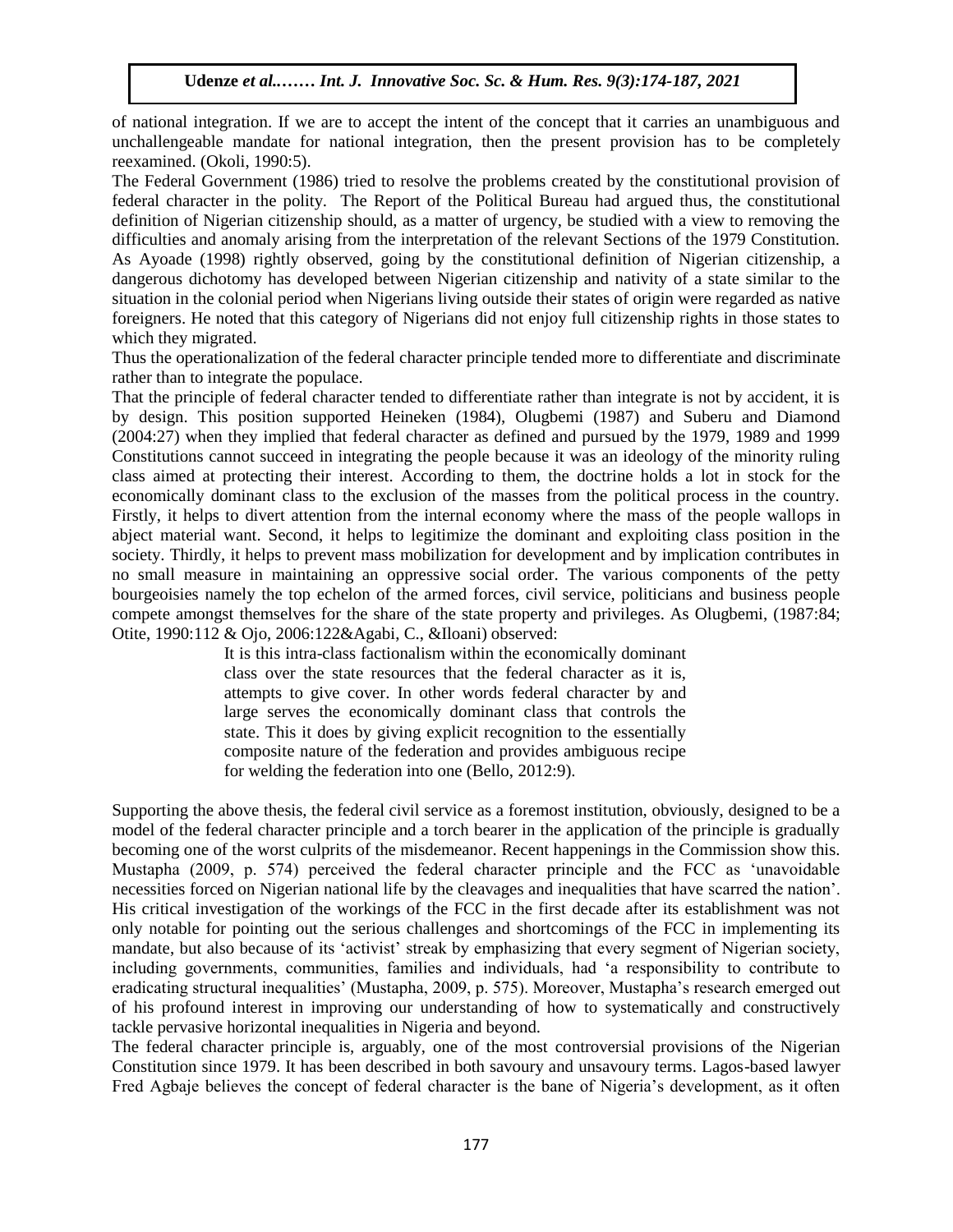encourages discrimination against qualified persons on the basis of their origins. Agbaje (1989 & 1998) says,

It is just ironic that such a nebulous, retrogressive concept that does not add value to the growth of Nigeria, but rather has been the bane of development in this country, could find its way into our constitution. Any foreigner that picks up our Constitution and sees those kinds of retrogressive clauses would just frown on our cerebral disposition. But there are also many who feel that the principle of federal character is needed to protect the minorities against the domineering tendencies of the majority groups  $(Obia, 2014:17)$ .

In reality, however, for Nigeria as presently constituted, the concept of federal character seems to be one of the greatest tests of the country's ability to accommodate and safeguard its diverse peoples against domination. Ironically, the country appears to be experiencing a terrible failure of this test under the current dispensation for instance, at the FCC, a key institution established to be society's bulwark against inequity. Many believe the arbitrariness in the commission has been allowed to run riot for too long. There are concern that if nothing is done urgently to stop the anomalies, they may give rise to a wider malaise in the country as they begin to have a life of their own. This situation is, certainly, fraught with unimaginable danger for the whole country. Going forward, the FCC, over the years, has evolved guidelines and measures to shape its operations. We shall come back to these soon.

guidenties and measures to shape its operations. We shall come back to these soon.<br>The kernel of this discourse is the misinformation by politicians and journalists. This is against the background that in March 2017, the president had appointed Mr. Muhammad Bello Tukur (from Taraba) as the Commission's Secretary and Chief Executive Officer and the Senate recently confirmed Fareedah Dankaka (from Kwara State) to chair the Federal Character Commission. So, the FCC that is established to "promote, monitor and enforce compliance with the principles of proportional sharing of all bureaucratic, economic, media and political posts at all levels of government" already has a leadership that is sectional." The key objective of the current paper is exactly to investigate whether the FCC, 20 years after its establishment, has been able to contribute to resolving and/or mitigating 'the nagging national problem of representation'

Has the President violated any legal or moral code in appointing the chairman from Kwara when the seating secretary hails from Taraba? The position of this paper is NO. The two offices are not on the same platform so there is no juxtaposition. The office of chairman is a creation of the Constitution whereas that of the secretary was created by the FCC Act. That is why one state can produce the chairman and still produce a member of the Commission. It is therefore awkward to argue that the two must be viewed from the prism of the federal character principle. That amounts to subtly questioning the judgment and authority of the President.

### **METHODOLOGY**

The paper adopted a descriptive analytical method and relied essentially on researches conducted across the country with emphasis on the reported cases of abuses of FCC principles, law and marginalization. Relevant published texts such as articles, books and reports provided the leverage for the study. The materials were assessed with a view to bringing to the fore the demographic implications of these abuses and its effects on ethno-cultural and political developments in Nigeria.

#### **The Federal Character Commission Mandate and modus operandi: the Buhari Experience**

The Federal Character Commission (FCC) is a Federal Executive body established by Act No 34 of 1996 to implement and enforce the Federal Character Principle of fairness and equity in the distribution of public posts and socio-economic infrastructures among the various federating units of the Federal Republic of Nigeria. The federal character principle was first included in the Second Republic constitution, but is now enshrined in provisions 14.3 and 14.4 of the 1999 Constitution. It requires that there is 'no predominance of persons from a few states or from a few ethnic or other sectional groups' in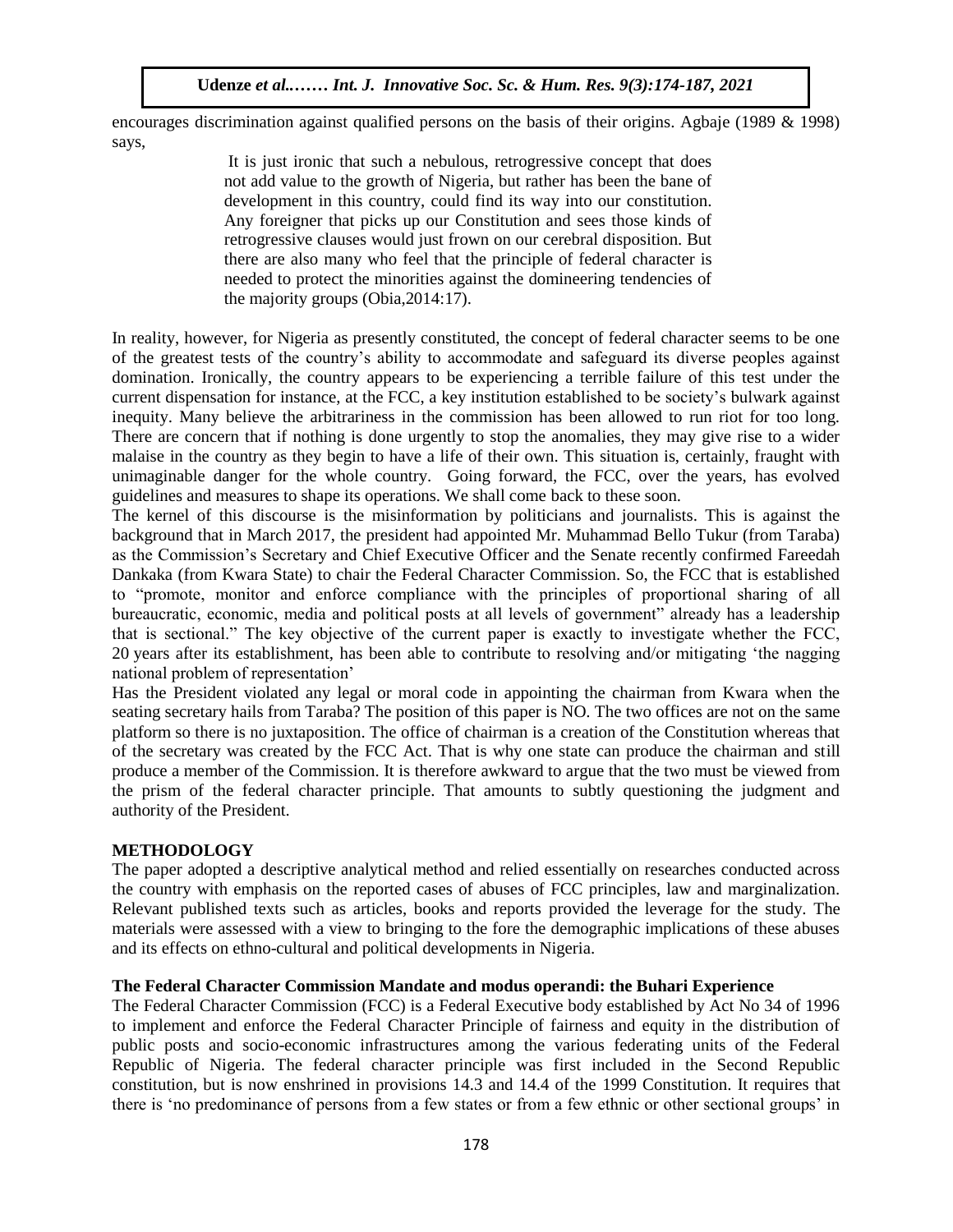the federal government and its agencies. Similarly, state governments and local government councils and their agencies must reflect the diversity within their areas of authority.

ned a generos mast ferrect the diversity whilm then areas of additionty.<br>One of the Federal Character Commission duty is to work out an equitable formula, subject to the approval of the President, for the distribution of all cadres of posts in the civil and public service of the Federation and of the State, the armed forces, the Nigerian Police Force and other security agencies, bodies corporate owned by the federal or a State Government and Extra-Ministerial Departments and parastatals of the Federation and States.

The Commission is composed of a chairman, 37 commissioners representing the 36 states and the Federal Capital Territory (FCT), and the Secretary of the Commission (FCC, 2016). The Chairman, commissioners and secretary are appointed by the President upon nomination by the state government and commissioners and secretary are appointed by the President upon nomination by the state government and confirmation by the National Assembly. The FCC is supported by civil servant staff responsible for data gathering and monitoring, administration etc. The FCC has established 24 committees to monitor recruitments into about 600 ministries, departments and agencies (MDA) of the Federal Government. The state branches of the FCC monitor the states and Local Government Areas (LGA).

The distribution formula developed by the FCC is strictly based on geographical areas including geopolitical zones, states, local government councils and electoral wards, rather than ethnicity, religion and demography. Geopolitical zones are not formally recognised as administrative units in the constitution, but they are well-known and used, including by the FCC. Nigeria counts six geo-political zones: North-Central, North-East, North-West, South-East, South-South, and South-West. The zonal level is used when the number of employees in an institution is small. In this case, each zone should count for between 15 and 18% of the employees. However, no state should dominate in a zone. The approved formula for equitable distribution across states is that each state should produce 2.75% of the total work force, with an acceptable range of 2.5% to 3%. The FCT should take up 1%. At the state level, the ranges are dependent on the number of LGAs in the state. At the LGA-level, the ranges are dependent on the number of wards. At all geographical levels, exceptions exist for junior staff, which may take up 75% of a specific 'catchment area' or the locality where the institution is based.

The nomination and confirmation of Dr. Muheeba Dankaka as chairman of the Federal Character Commission (FCC) by President Muhammadu Buhari refreshed the controversy over the president's perceived non-application of the principle of federal character in his key appointments.

The President of the Senate, Dr. Ahmad Lawan, had on March, read the president's letter seeking Senate approval for the nomination of Dankaka and 37 others as chairman and members of the commission, instituted by Section 14(3) of the 1999 Constitution as amended, to ensure that no section of the country dominates appointments to the federal government and its agencies.

Specifically, the section specifies:

"The composition of the Government of the Federation or any of its agencies and the conduct of its affairs shall be carried out in such a manner as to reflect the federal character of Nigeria and the need to promote national unity, and also to command national loyalty, thereby ensuring that there shall be no predominance of persons from a few states or from a few ethnic or other sectional groups in that government or in any of its agencies."

FCC is saddled with the responsibility of enforcing this constitutional provision.Dankaka's nomination is said to be in conflict with this provision of the constitution on the ground that she is from Kwara State, Northern Nigeria, she ought not to have been so nominated because the secretary of the commission, Mr. Muhammad Tukur, is from Taraba State also from the North.

The critics' argument is that this pattern of appointment negates the constitution, the enabling law and convention.

They refer to Section 4 of the enabling law, Federal Character Commission Act No 34 of 1996, to buttress their argument. It states:

"*Where the number of positions available cannot go round, the states of the federation or the Federal Capital, the distribution shall be on a zonal basis. But in the case where two positions are available, the positions shall be shared between the northern and southern zones"(FCC,1996).*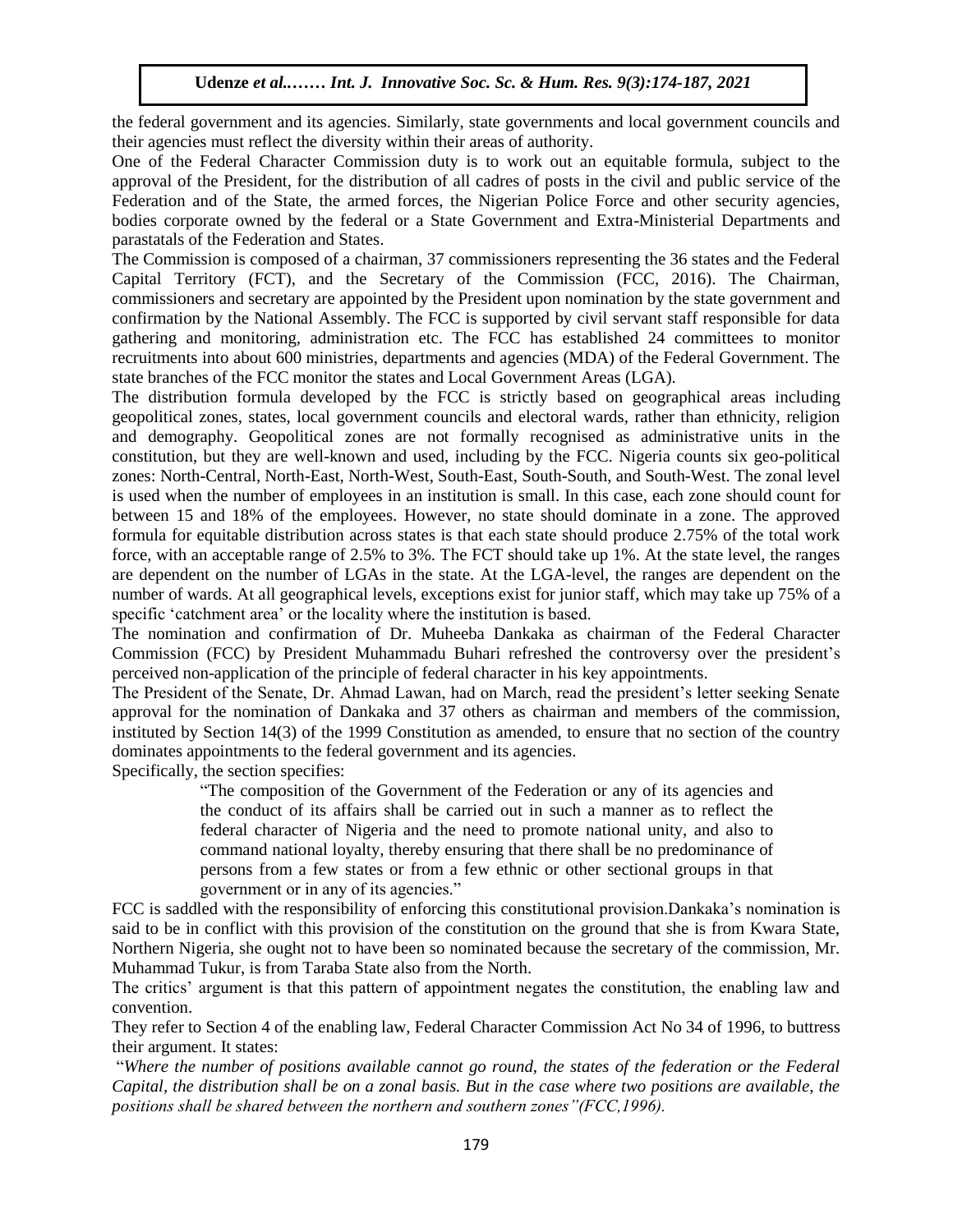For them, the two principal positions are the chairman and secretary of the commission and by the spirit and letters of the law, they ought to be distributed between the North and the South.They also summon convention as their witness, saying past administrations have maintained a balance in appointments between the two principal geo-political zones. According to them, a brief history of the leadership of the commission shows that from 1996 till date, there have been lopsided appointments of the executive chairmen of the commission.  $\alpha$  are not the commission.

For instance, Alhaji Adamu Fika from Yobe in North-east; Alhaji Bello Kofabai from Katsina in the North-west and Professor Shuaibu Oba Abdul Raheem from Kwara in the North-central, have held the position since 1996.In acting capacity, the chairmanship of the commission has been held by Alhaji Muhammadu Ari-Gwaska from North-central; Alhaji Ibrahim Funtua, from Katsina in the North-west; Alhaji Muhammad Alkali from Kebbi in North-west; Dr. Shettima Bukar Abba from Borno in the Northeast; Mr. Abayomi Sheba from Ondo in the South-west, and Ambassador Shinkafi from Zamfara State, the current acting chairman whose tenure ended on April 20, 2020, after two terms in office is from the N<sub>orth</sub> North-west.

Ajike(2020) gathered that during the period under review, the position of the substantive secretary was held by southerners, including Mr. A. O. Effenga from South-south; Mr. O. P Emerhan from South-south; Prof. Francis Durosinmi-Etti from South-west; and Mr. Rex-Ogbuku from South-south. In acting capacity, Mr. David O. Fakeye from South-west and Mr. Jonas C. Umeh from South-east have also held the position.

The incumbent secretary is Tukur, who was appointed by Buhari in March 2017 for an initial tenure of Fire meanibent secretary is Takar, who was appointed by Banari in March 2017 ton<br>four years, which would end in February 2021, is from Taraba State in the North-east.

The implication, it was learnt, would be that the chairmanship position should, going by the principle of federal character and as stated in the constitution, automatically, go to the southern part of the country. This North-South balance had been established by the presidency of Chief Olusegun Obasanjo, Alhaji Umaru Yar'Adua and Dr. Goodluck Jonathan who had appointed northerners as chairmen and southerners as secretaries.

The Senate on June approved the nomination of Muheeba Farida Dankaka as Chairman of the Federal Character Commission. Thirty-six other persons were also confirmed as members of the Commission. President Muhammadu Buhari had recently, wrote to the Senate seeking confirmation of nominees to serve on the Federal Character Commission. Buhari's request was contained in a letter which was read by Senate President, Ahmad Lawan, during plenary.

The President had explained that the request for the confirmation of the appointments was in accordance with the provisions of Section 154(1) of the Constitution of the Federal Republic of Nigeria 1999, as amended.During plenary, the Senate considered and approved the report of the committee on Federal Character and Inter-Governmental Affairs, presented by Senator Danjuma La'ah (Kaduna South).Those approved for appointment by the Senate to serve on the Federal Character Commission are: Muheeba Dankaka, Chairman; Henry Ogbulogo, Abia; Salihu Bello, Adamawa; Obonganwan Dborah Daniel Ebong, Akwa-Ibom; Ibeabuchi Uche, Anambra; Mohammed Tijjani, Bauchi; Tonye Okio, Bayelsa; Silas Mfa Macikpah, Benue; Abba Ali Monguno, Borno; Nsor Atamgba, Cross River; and Moses Anaughe, Delta respectively.Others are: George Afamefuna Ossi, Ebonyi; Imuetinyan Festus, Edo; Sesan Fatoba, Ekiti; Ginika Florence Tor, Enugu; Hamza Mohammed, Gombe; Diogu Uche, Imo; Lawan Ya'u Roni, Jigawa; Hadiza Usman Muazu, Kaduna; Mohammed Awwal Na'iya, Kano; Lawal Garba, Katsina; Abubakar Atiku Bunu, Kebbi; Idris Eneye Bello, Kogi; Abdul Wasiu Kayode, Lagos; Alakayi Toro Mamman, Nasarawa; and Suleiman Barau Said, Niger.Also appointed are: Abiodun Isiaq Akinlade, Ogun; Olufemi Omosanya, Ondo; Adeoye Abdularazaq Olalekan, Osun; Adeniyi Olowofela, Oyo; Stephen Jings, Plateau; Wokocha Augustine, Rivers; Abdullahi Taminu Tafida, Sokoto; Alhaji Armaya'u Dauda Abubakar, Taraba; Jibril Maigari, Yobe; Sani Garba, Zamfara; and Adamu Mohammed Sidi-Ali, Federal Capital Territory.

Similarly, the Senate approved the nomination of Frederick Ekwem as Commissioner representing Imo and Abia, as well as Jonah Madugu as commissioner representing Benue, Nasarawa, and Plateau states respectively.The approval followed a report of the committee on Establishment and Public Service which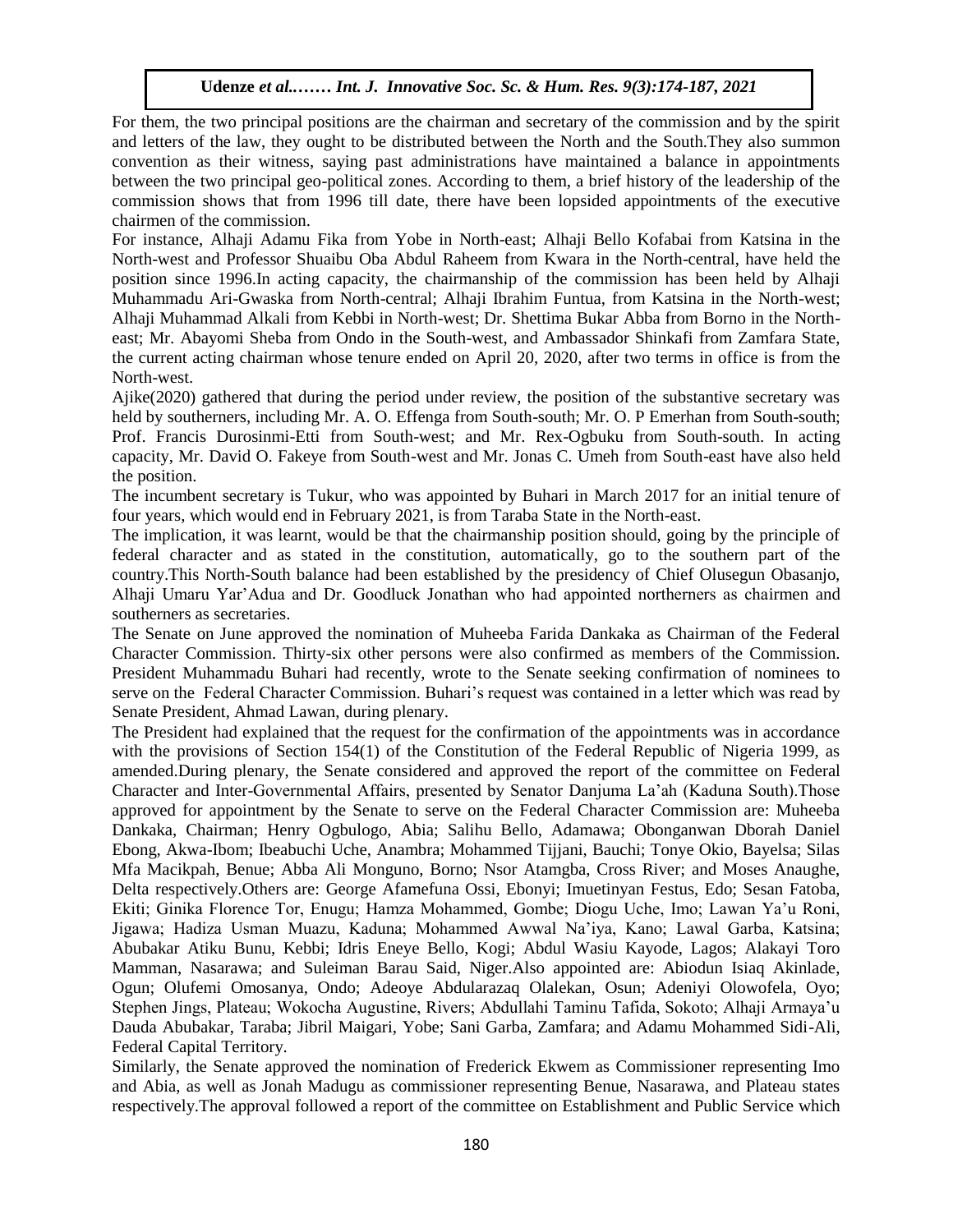was presented by the chairman, Ibrahim Shekarau (Kano Central).However, before the confirmation of the nominees, Abaribe Enyinnaya (PDP Abia) drew the attention of the senate to a memo he submitted to the committee on the need to ensure equity in the appointment of officers of the commission. He said it was not in the spirit of equity and fairness for two of the nominees for the position of Chairman and Secretary to come from the North. Mr Abaribe noted that appointments to the two positions have always been rotated among the north and south geopolitical zones of the country.

The pan-Yoruba,Igbo, South—south &Middle Belt socio-political organisations, Afenifere, Ohaneze and Ijaw added theirvoice and faulted the composition of the Federal Character Commission (FCC), alleging that it was skewed in favour of a particular geo-political zone.

In a statement by its National Publicity Secretary of Afenifere, Yinka Odumakin, the group said it would not allow President Muhammadu Buhari to get away with yet another infraction at the FCC. It, however, urged the Senate not to approve the FCC chairmanship nominee, Farida Dankaka.The statement read in part:

part.<br>Though it is now a familiar pattern, Afenifere will not allow President Muhammadu Buhari to get away with yet another infraction at the Federal Character Commission (FCC). The FCC, according to the Constitution of the Federal Republic of Nigeria is meant to be the custodian of the principle of federal character and is saddled with the responsibility of ensuring that all federal agencies and parastatals in Nigeria respect and adhere to this principle. The Federal Character Commission by the nomination of the new chairman would have a Chairman from North (Kwara) and Secretary from the North (Taraba) in violation of Section 4 of the subsidiary legislation. The section states that 'Where the number of positions available cannot go round the states of the federation or the Federal Capital, the distribution shall be on available cannot go round the states of the federation or the Federal Capital, the distribution shall be on zonal basis. But in the case where two positions are available, the positions shall be shared between the northern and southern zones. This has always been the tradition; that Chairman and Secretary are from the North and South respectively. For some reasons, past governments, including Obasanjo and Jonathan, had appointed northerners as chairmen and southerners as secretaries **(**Olatunji,2020**)**.

This fear has history since 2015.As Eme (2020) and Eme & Onuigbo(2015 & 2019) have documented that a breakdown of the ministerial list of the Presidency shows that 20(54.05%) appointments were from the North and 17 (45.94%) from the South. On zonal basis, the picture shows: Northwest-8 (21%); North East-6(16.21%); North-Central-6(16.21%); South-South-6(16.21%); Southeast-5(13.51%) and South West-6(16.21%).From the foregoing, there is no doubt that, the pendulum of the cabinet swings to the North. Two major reasons accounted for this. One, of the 36 states, 19 are located in the North while 17 are in the South. Structurally, the North has an inherent advantage over the South. Two, this advantage was further consolidated with President Buhari himself, a northerner from Kastina State in the Northwest, holding unto the petroleum portfolio.

Furthermore, it is also inferential from this statistic that, of all the six geopolitical zones, the Northwest where President Buhari hails from tops the list. Again, this can be explained by the fact that, the zone has seven states which is higher than the figures for the rest zones. While the Southeast has five states other zones have six states each. Thus, with seven states plus the president's additional portfolio, the Northwest could not but top the ministerial list.In any event, the president cannot be said to have transgressed the principle of federal character which in the main, suggests equity and not equalization.

Second, the president is also expected to observe the federal character principle in appointing ambassadors and High Commissioners. In his first term, 93 of such appointments were made, 46 noncareer officers and 47 career officers. Of the 46 non-career officers, 27 (58.69) were from the North,18 (39.13%) were from the South and one (2.17%) from the FCT. Split on zonal basis, the distribution is as follows: Northwest-12 (26.08%); Northeast- seven (15.21%); North-Central- eight (17.39%); South-south  $-$  six (13.04%); Southeast- five (10.87%); Southwest- eight (15.21%) and FCT-one (2.17%). Of the 47 career officers, 26 (55.32%) appointees were from the North, 20 (42.55%) from the South and one (2.13%) from the FCT. Laid bare on zonal basis, the Northwest clinched nine (19.15%); Northeast-10 (21.28); North-Central- six (14.89); Southeast- six (12.77); South-south-7(14.9%); Southwest- seven (14.89) and FCT- one (2.17).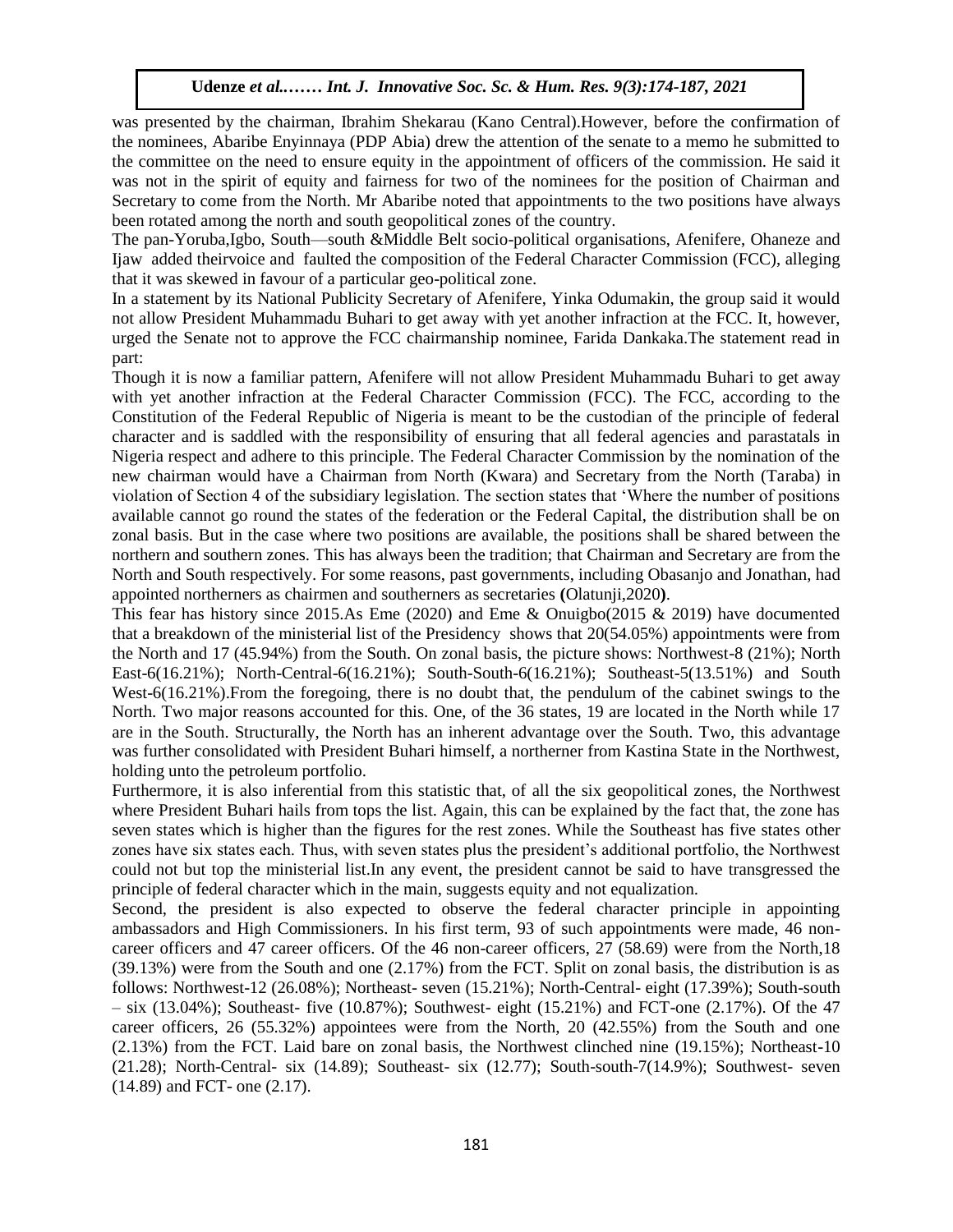In this instance also, the North still had an edge over the South on account of the inherent structural imbalance of the federation in favour of the North, the concession of the FCT slots to people of Northern extraction and the fact that the constitution does not forbid the president from dispensing his patronage prerogative .

The Northwest's lead and the Southeast and south South look, are sustained by the structural imbalance which the number of states in both zones at seven and five states respectively.

Third, of all the appointments made by President Buhari, the appointment of the heads of the security agencies generated the greatest heat. In this regard, a total of 17 appointments were made.Of this, 13 (76.47%) went to the North while the South got paltry five (23.53%). A further analysis shows that the North West secures five -(29.41%); North East-six (35.29%); North-Central- two (11.76%); South-Southtwo (11.76%); South East- zero and South West- two (11.76%). No doubt, there is oblivious breach of the principle of federal character in this class of appointment.

Though the president had argued that, seniority was taken into consideration in appointing the service rhough the president had argued that, sembiny was taken into consideration in appointing the service chiefs, however this ought not to have handcuffed him in striking a national balance in appointing the heads of other security agencies where seniority does not count.

Another area of appointment that has come in focus is the appointment of presidential aides- special assistants, special advisers, personals and so forth. Of the 101 of the appointees, official data revealed that 60 were from the South while 41 were from the North

Similarly, the South had an edge over the North in the appointment of the heads of federal parastatals and agencies. Also, and apparently, the composition of the boards of the federal parastatals and agencies was accorded national spread as it is one way the ruling class often spreads and entrenches itself with a view to wining future elections.

As such, the administration and indeed no government can afford not to observe the principle of federal character in composing the boards. Little wonder then that the constitution of the boards did not generate public criticism.

By and large, the administration may not have breached the principle of federal character more than the governments before it. The truth of the matter is that, the structure of the country, the constitution, finance, and patronage will always influence the pattern of political appointments in the country. And so also the level of a region's support for the ruling party in terms of votes at election. This partly explains the fate of the Southeast under this dispensation.

Contributing, the Deputy President of the Senate, Senator Ovie Omo-Agege, said the submission of Abaribe was targeted at the powers of President Buhari on nomination and appointment of competent Nigerians into public office. According to him, though the issue of balancing raised by Abaribe as regards the two principal positions of the commission was germane, perceived anomalies would be corrected in months to come. President Buhari is aware of the need to balance the positions and will do that when the tenure of the incumbent secretary expires in February next year.

He concluded by reminding the Senate President that this issue has been in the public domain since the nominees were sent to the Senate for confirmation and since there is window of redressing perceived anomaly in a few months' time, he urged the Senate to, please, forge ahead with the confirmation.

Flowing from the above, we can isolate two germane issues. First, senators misconstrued the application of the principle of federal character as it relates to the appointment of 38 members of the Commission as prescribed under Section 153 of the 1999 Constitution of the Federal Republic of Nigeria. Specifically, the Third Schedule, Part 1C, of the Constitution says the commission shall comprise of a chairman and representatives of each state of the federation and the FCT.

Besides the constitutional provision quoted above, the FCC was also midwifed by a separate law. The Federal Character Commission Establishment Act of 1995 provides in Section 9 for the office of the secretary to the commission. Under this Act, the secretary is not a member of the commission; he is, in fact, a staff of the commission; he functions as the head of the commission's secretariat; and he is appointed by the President.

The above explanations are clear, unambiguous and ought to be properly interpreted. But politicians, including lawyers, may choose to be guided by politics mixed with emotion.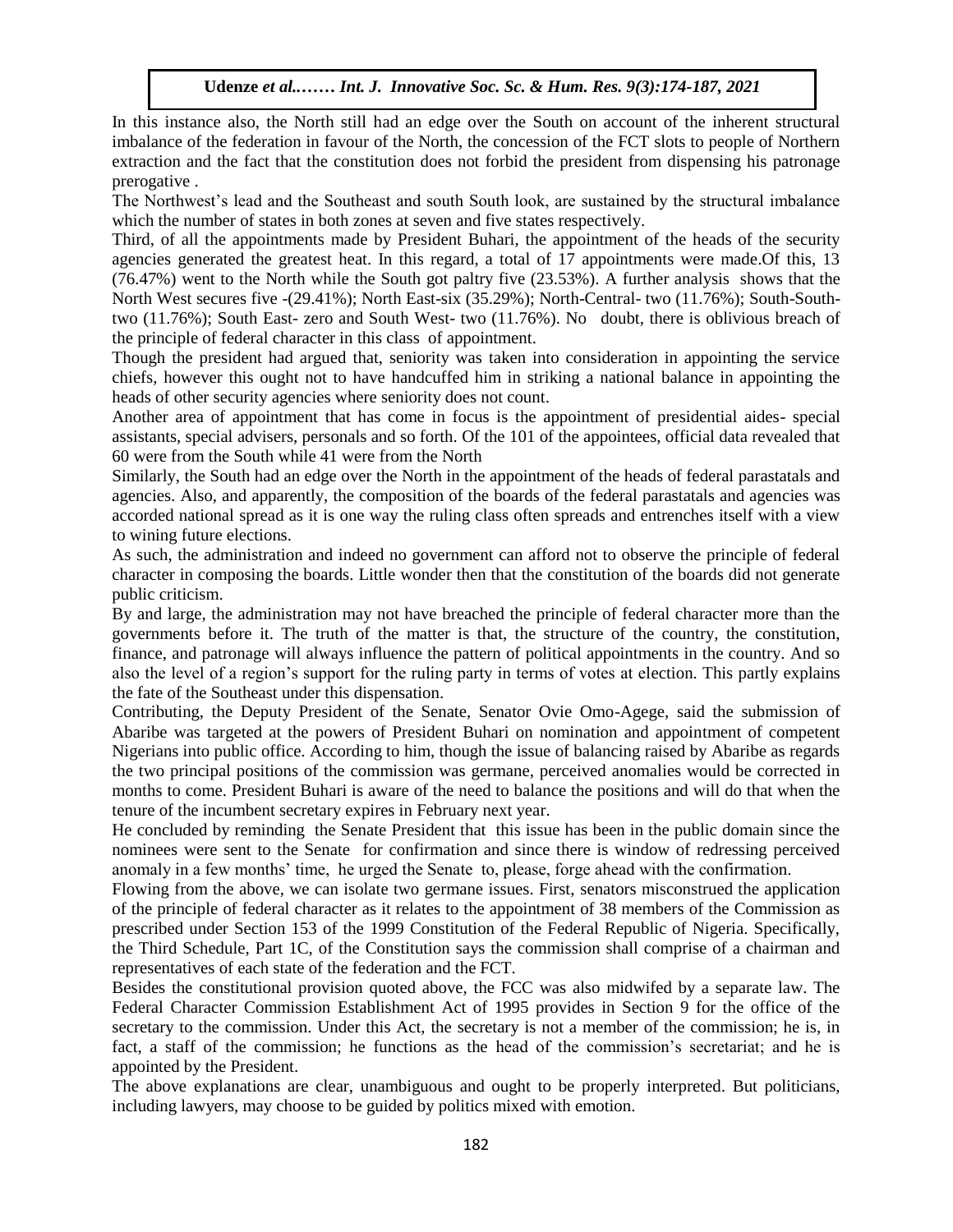Going forward, the FCC, over the years, has evolved guidelines and measures to shape its operations. We shall come back to these soon.

shan come back to these soon.<br>The kernel of this discourse is the misinformation by politicians and media professionals by positing that despite the absurdity of an agency established to enthrone fair play in a federal system, subverting its own ideal. President Buhari has nominated Fareedah Dankaka (from Kwara State) to chair the Federal Character Commission. This is against the background that, in March 2017, the President had appointed Mr. Muhammad Bello Tukur (from Taraba) as the Commission's secretary and chief executive officer. So, the FCC that is established to 'promote, monitor and enforce compliance with the principles of proportional sharing of all bureaucratic, economic, media and political posts at all levels of government' proportional sharing or an our catenarie; economic, meana and pointear posts at already has a leadership that is sectional.

Has the President violated any legal or moral code in appointing the chairman from Kwara when the seating secretary hails from Taraba? The answer is NO. The two offices are not on the same platform so there is no juxtaposition. The office of chairman is a creation of the Constitution whereas that of the secretary was created by the FCC Act. That is why one state can produce the chairman and still produce a member of the Commission. It is, therefore, awkward to argue that the two must be viewed from the prism of the Federal Character principle. That amounts to subtly questioning the judgment and authority of the President. Of the Federal endrated principie. That amounts to such y questioning to<br>Precident

The commission was established by Act No. 34 of 1996, now cited as FCC Act, Cap F7, Laws of the Federation of Nigeria 2004, which mandates it to implement and enforce the Federal Character principle and formulae for equitable distribution of public posts, socio-economic amenities and infrastructural facilities across the country.

When the Federal Character principle appears in national discourse, many are wont to limit this mandate to mere distribution of positions and offices. To be sure, the principle mandates FCC to ensure that all state of the federation and the Federal Capital Territory are equitably represented in all national institutions and in public enterprises and organisations.

The guiding principles of federal character remain equity and fairness. It cannot be parity as some may want to argue. Specifically, the FCC Act, under guiding principles and formulae for the distribution of posts says:

i, Each State of the Federation and the Federal Capital Territory shall be equitably represented in all national institutions and in public enterprises and organizations.

ii, The best and most competent persons shall be recruited from each State of the Federation to fill positions reserved for the indigenes of the State or the Federal Capital Territory.

iii, Once a candidate has attained the necessary minimum requirement for appointment to a position, he shall qualify to fill a relevant vacancy reserved for indigenes of his State or the Federal Capital Territory.

iv, Where the number of positions available cannot go round the States of the Federation or the Federal Capital Territory, the distribution shall be on zonal basis but in the case where two positions are available, the positions shall be shared between the northern and the southern zones.

Item number iv above is particularly relevant to the present discourse. The number of positions available at FCC as discussed at the Senate did go round all the States and the FCT. Every State as well as the FCT has a commissioner as a statutory member of the Commission. In this instance also, there is only one opening for the position of Chairman. The position of Secretary is not vacant presently. The argument on north-south distribution is therefore inappropriate and disingenuous.

The important thing is to differentiate between political appointments and civil service rule. You cannot expect political appointments to reflect the principle of federal character. People will laugh at you. They are called political appointments because they are political. President Muhammadu Buhari is obliged to compensate those that worked for him to become the President. So, one should not be surprised if he is not following the principle of federal character in making his appointments.

Let us differentiate between political appointments and federal character because they are not the same. The principle of federal character is a civil-service issue. Political appointments are political because the beneficiaries are meant to assist the President. So, if Buhari appoints anyone he chooses, nobody can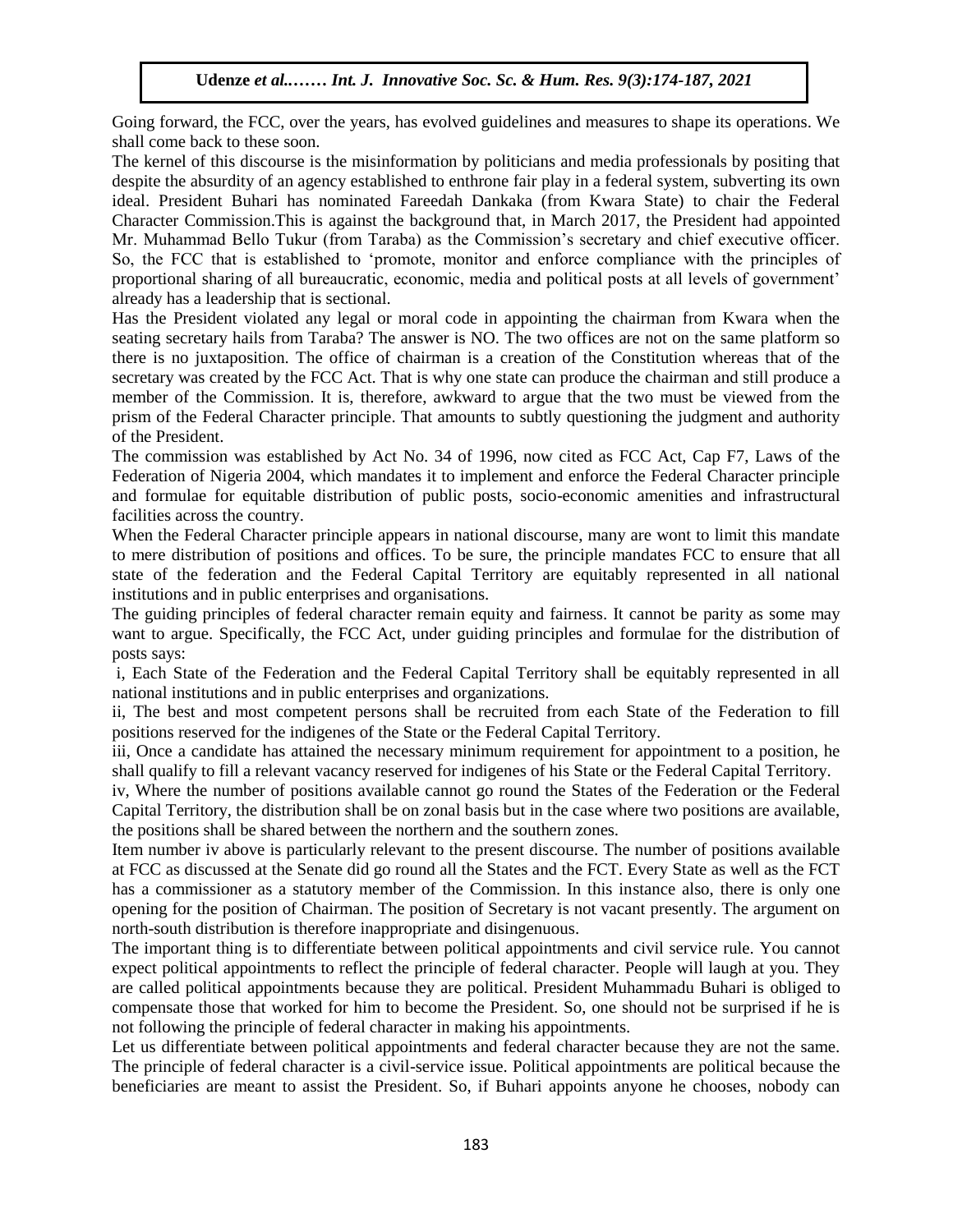question him. The federal character is a procedure that says that all parts of the country must participate in government.

If the President leaves office, some of his political appointments would cease to be valid. That is why federal character cannot be used as a condition for making political appointments. Elected politicians are looking for loyalty and other qualities. So, if they choose to appoint those they deem fit in this regard, there should be no problem.

#### **FINDINGS**

The recent court case instituted by leaders of various pan-cultural groups in Nigeria the President only confirmed the constancy of truth at such a time as this: that the biggest trouble with the Buhari administration is the "lopsided appointments," ''nepotism," "sectionalism", ''parochialism,'' etc. This study spotted this again in the context of Buhari's consistency in failing to respect the federal character provision in the country's constitution. The provision is designed to address lopsided appointments and build a peace that has eluded us since independence, 60 years ago. But only few individuals have been able to differentiate its applications on administrative positions.

The development, though bizarre in its entirety as those who mis-understood it, is reminiscent of his penchant for the violation of the federal character principle and in turn the constitution, in several appointments made since 2015. The brazen, yet undisguised attempt to deepen sect and sectionalism along our fault lines is undemocratic, unconstitutional, perfidious and highly condemnable.

Nigeria is no doubt a complex and complicated diversity. It spans across culture, ethnicity, language, religion and natural resources among others. Across its 36 states, plus the Federal Capital Territory (FCT) and 774 local government areas are more than 350 nations that are seeking self-actualisation and a sense of belonging in the forced yet inconvenient contraption called Nigeria. Our founding fathers and minds behind our constitution recognised the primacy of heterogeneity and inclusiveness in the making of peace and progress of the country. Specifically, the 1979 Constitution adopted the federal character principle to orchestrate elusive peace, equity and stability. It was to make amends for inter-ethnic distrust, dominance, rivalry, conflicts and wars. Section 14 (3)(4) and the Third Schedule, Part 1(c) of the Constitution spell out the principle in clear terms. And to ensure implementation, the Federal Character Commission was in 1996 established – to manage the peace process.

For clarity, the Section 14 (3) of the 1999 Constitution, as amended, provides in detail that: "the composition of the government of the federation or any of its agencies and the conduct of its affairs shall be carried out in such a manner as to reflect the federal character of Nigeria and the need to promote national unity, and also to command national loyalty, thereby ensuring that there shall be no predominance of persons from a few states or from a few ethnic or other sectional groups in the government or in any of its agency."

Indeed, the inherent goal was to broaden participation in all areas of power, enhance inclusiveness and douse alienation of segments in a truly federal system. Notwithstanding the errors of commission or omission that have for long kept the federal character provision in Chapter II of the 1999 Constitution, and therefore non-justiciable, commonsense dictates that national integration is only possible where there are justice, fairness and equitable distribution of our common patrimony.

Buhari's predecessors in office had been careful about the sanctity of this constitutional provision, however imperfect. Amid relentless claims of marginalisation by minority groups, the federal character was also leeway for celebrating mediocrity and gross incompetence within the public civil service. Some notable Nigerian leaders of thought already opined that the ineffectual federal character principle should be scrapped and replaced by a merit-based system. But the constitution is still the constitution. The point at issue today, is that the subsisting constitutional provision has been honoured in the breach than in its observance by the Buhari-led administration. The federal system has been so bastardised that most of Buhari's appointments had no recourse to either equitable distribution or merit. What is worse, even the composition of the Federal Character Commission itself has no regard for federal character. Since the Senate have confirmed new nominees to the commission , both the chairman and the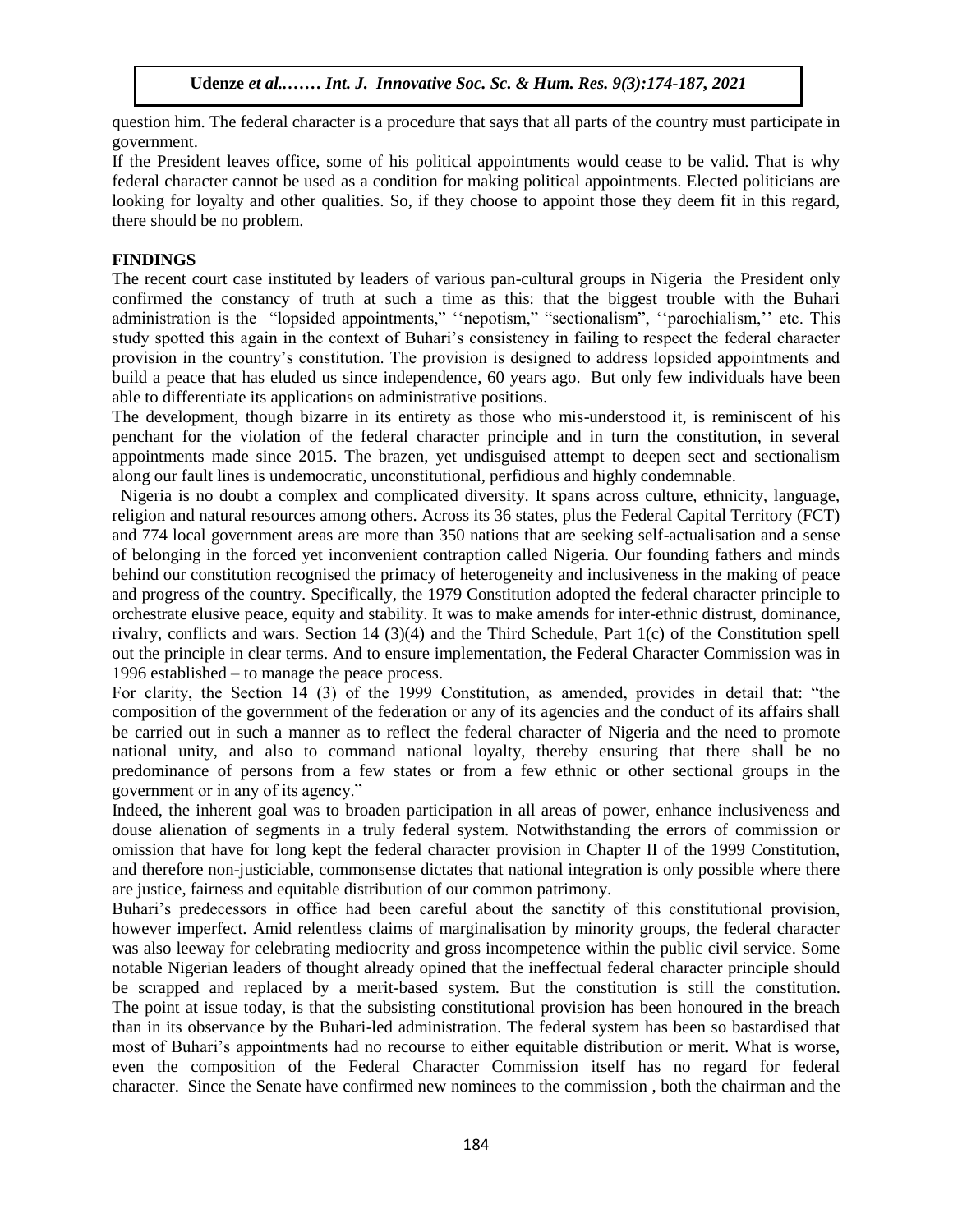secretary are from the North. This is incredible. Next year is still open for him to do the needful.

## **CONCLUSIONS**

Nigeria's Federal Character Commission has since 1996 been mandated to monitor and enforce the constitutional principle of federal character in government employment and public expenditure. The creation of the FCC was widely seen  $-$  not in the least by Mustapha (2007) as a positive step towards dealing with Nigeria's 'nagging problem of national representation' (Mustapha, 2007, p. 21). In this paper, we have analysed how the FCC has been able to fulfill its objectives. We found that imbalances in political appointments and public service employment have largely remained the same since the inception of the FCC, and hence have not been mitigated by the Buhari's administration. Even though we did find that imbalances increased over time, this does raise questions with regard to the FCC's performance. While the federal character principle and the FCC have avoided the capture of government institutions by a single group and may have important symbolic value in strengthening power-sharing norms, this lack of progress requires further scrutiny.

In this paper we have highlighted the main reasons undermining the functioning of the FCC. Some of these have remained the same since Mustapha's (2007) earlier analysis: the poor understanding of the Constitution and Public Service rule as it affect the application of this affirmative action. These issues are compounded by a lack of resources and the non-replacement of FCC commissioners as at when due.

To strengthen the role of the FCC, important gaps in the current functioning of the institution will need to be addressed. To create the necessary support to do so, however, the FCC will have to brush up its image with regard to how the institution itself respects federal character.

We have never liked the principle of federal character. It is an opportunity to fill public offices with unqualified people. I mean people who are intellectually undeserving. We are sure that we are speaking the minds of many Nigerians. We believe in one thing: if somebody is good, do not play politics with his competence.

We should not sacrifice meritocracy on the altar of federal character. Which country has ever developed by doing that? All the developed countries of the world have always gone for the best when filling vacant positions. They do not care about where the appointee comes from. The principle of federal character is retrogressive in terms of the economic development of the country. That is why people who are qualified for certain jobs are never given the opportunities. On the contrary, those who do not have anything to offer are given sensitive jobs. The civil service is where it is today because of the principle of federal character.

If President Muhammadu Buhari believes that good people come from a particular local government area, let them come and work for the country. The earlier we do away with federal character, the better for this great country. That is our position.

More important, let us not get it twisted, the flagrant disregard of the federal character principle is an attack on the constitution. The Section 14(4) of the 1999 Constitution states: "The composition of the government of a state, a local government council, or any of the agencies of such government or council or such agencies shall be carried out in such manner as to recognise the diversity of the people within its area of authority and the need to promote a sense of belonging and loyalty among the peoples of the federation." Our leader should be reminded that the framers of our constitution were very conscious of the diversity of our country and deeply appreciated the need to give everyone a sense of belonging, failing which the very fabric of the country could be torn into pieces. Why the weight of this consideration is always lost on this government or this President beats imagination.

It was at this time five years ago that Buhari concluded his inauguration speech with the memorable quote: ''I belong to everybody; I belong to nobody.'' Nigerians already know better and could see through his parochial and clannish sentimentality. His is a presidency that has for five years belonged more to northerners than to all Nigerians – the electorate. If not, let Nigerians see fairness, equitable distribution of appointments to our best hands across the country, and give every member of this entity a sense of belonging. It is a step in the right direction to secure the future of one Nigeria by respecting the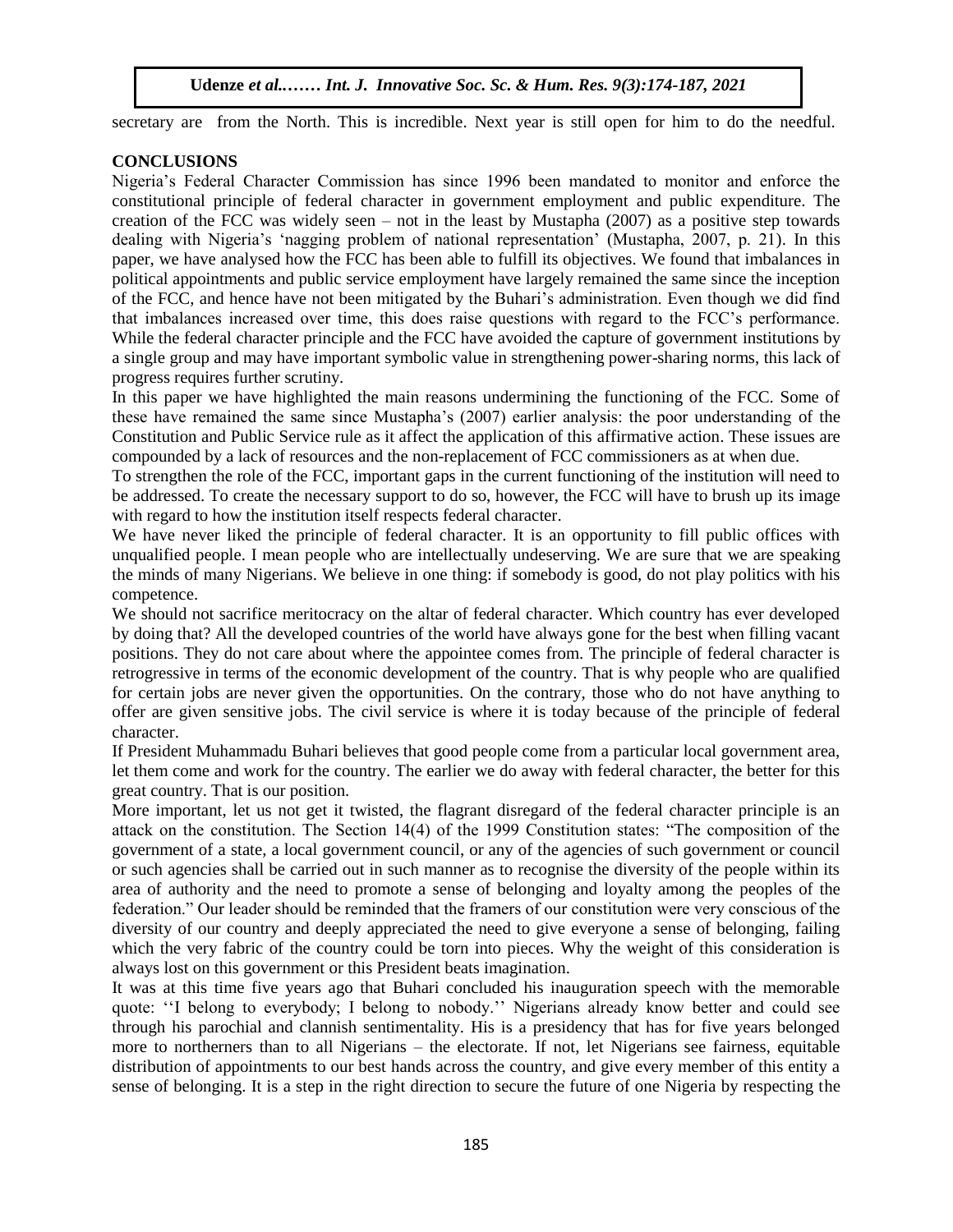letter and the spirit of the constitution, which Buhari has on two occasions sworn to defend. It is hoped that our leader realises the consequences of a breach of the organic law of the land – the constitution. The study concludes by positing that lack of understanding of the Constitution and the FCC Act have made their application to be toxic and "virus" in application and needs better understanding among

**REFERENCES**

scholars.

- Abubakar. D. (1998). The Federal Character Principle, Consociationalism and Democratic Stability in Nigeria. In Amuwo K. et al (eds), *Federalism and political restructuring in Nigeria*. Ibadan: Spectrum Books Limited.
- Agbaje, A. (1989). Mass Media and the Shaping of Federal Character: A Content Analysis of four decades of Nigerian news papers 1950 – 1984. In P.P.E Ekeh and E.E. Osagae (eds), *Federal character and federalism in Nigeria*. Ibadan: Spectrum Books Limited.
- Alike, E. (2020). *Dankaka's Nomination Refreshes Storm over Abuse of Federal Character Principle.*
- Ayoade, J.A.A. (1998). The Federal Character Principle and the Search for National Integration. In Amuwo K. et al (eds), *Federalism and Political Restructuring in Nigeria*. Ibadan: Spectrum Books Limited.
- Bello, M.L. (2012). Federal Character as a Recipe for National Integration: the Nigerian Paradox. *International Journal of Politics and Good Governance,*3(3.3): 0976 – 1195
- Dagaci, A.M. (2009), "Democracy and the Leadership Question: A Redefinition in the Nigerian context," *Lapai International Journal of Management and Social Sciences*, Vol. 2 No. 2.<br>Lapai International Journal of Management and Social Sciences, Vol. 2 No. 2.
- Eme, O. I., Nwaoha, C., & Onyishi, A. (2014).Women Marginalization in Electoral Politics in Nigeria: A Historical Perspective. *Arabian Journal of Business and Management Review (Nigeria),* 2(7): 1- 17 .  $17.$
- Eme, O. I & Onuigbo,R.A. (2015). Buhari Presidency and Ethnic Balancing in Nigeria, a paper presented at the Faculty of the Social Sciences 1st International Conference on the *Theme: Harnessing Diversity For Sustainable Development Held At Princess Alexandra Auditorium, University Of Nigeria, Nsukka* between *21-22NDOCTOBER, 2015.*
- Eme, O. I(2020),The Politics of Exclusion& Governance in Nigeria: A Thematic Exposition of Buhari's Presidency , a paper presented at the Social Sciences Academy Conference *Held At SSAN Complex Abuja* between *4-7 th June, 2020.*
- Federal Character Commission. (2006). *Handbook*. Abuja: Presidency.
- Federal Character Commission. (2014).*Handbook* (Revised Edition). Abuja: The Presidency.
- Federal Republic of Nigeria. (1999). *Constitution of the Federal Republic of Nigeria* (As amended). Lagos: Federal Government Printer.
- Federal Republic of Nigeria. (1979).*Constitution of the Federal Republic of Nigeria.* Lagos, Government Printer.
- Federal Government of Nigeria. (1977).*Report of the Constitution Drafting Committee*. Lagos: Federal Ministry of Information.
- Obia,V. (2014). *Civil service commission and federal character principle*. *ThisDay* Newspaper, September,14, pp. 17-18.
- Ogunojemite, L. O. (1987). Federal Character as an Integrative Mechanism: The Nigerian Experiment at Nation Build. In Olugbemi S. O. (ed), *Alternative Political Futures for Nigeria.* Lagos: A Publication of the Nigerian Political Science Association.
- [Ogunseye,](http://leadership.ng/reporter/jacob-ogunseye/)J. (2015). Buhari's Appointments and Matters Arising; *Leadership* Newspaper, Sep 8, 2015.
- Ojo, E. (1999). Federal Character: Principle and Practice. *The Herald*, April 18, 1999
- Okoli, F.C. (1990). Democratization of Public Bureaucracy in Nigeria. *Journal of the Council for Social Development,* 20 (1).
- Olugbemi S. O. (1987). The Nigerian Civil Service and National Development. In Olugbemi S. O. (ed) *Alternative Political Futures for Nigerian,* Lagos: A Publication of the Nigeria Political Science Association.